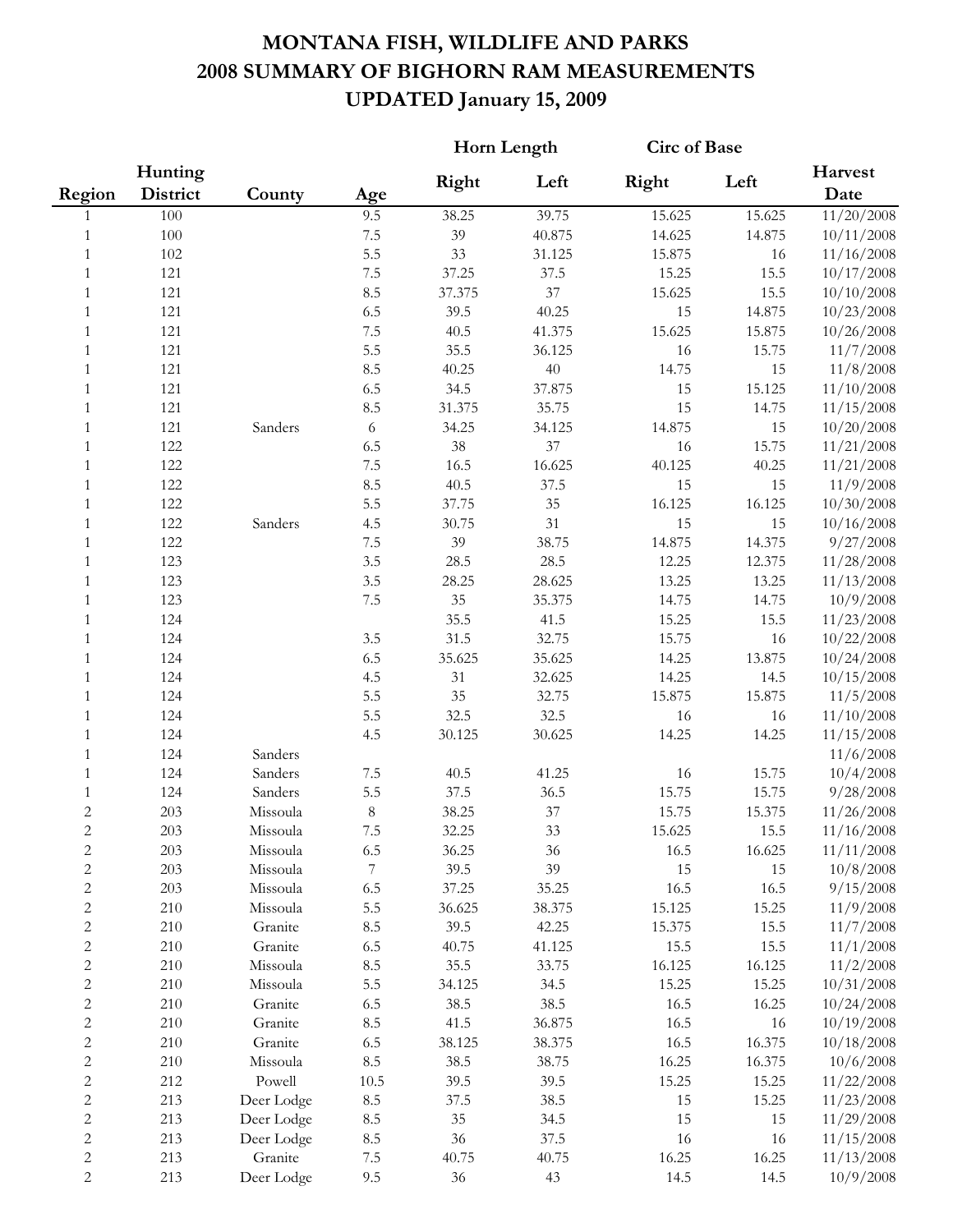|                             | 213 | Granite               | 7                | 32.75  |        |        |        | 9/28/2008  |
|-----------------------------|-----|-----------------------|------------------|--------|--------|--------|--------|------------|
| $\boldsymbol{2}$            |     |                       |                  |        | 36.25  | 15.75  | 16     |            |
| $\boldsymbol{2}$            | 216 | Missoula              | 8.5              | 38.75  | 38     | 15.125 | 15.25  | 10/30/2008 |
| $\overline{c}$              | 216 | Missoula              | $7.5\,$          | 36     | 35.75  | 16.125 | 16.125 | 10/30/2008 |
| $\boldsymbol{2}$            | 216 | Granite               | 4.5              | 35.25  | 37     | 16     | 16.25  | 10/28/2008 |
| $\sqrt{2}$                  | 216 | Granite               | $7.5\,$          | 38     | 38.125 | 15.75  | 16     | 10/27/2008 |
| $\sqrt{2}$                  | 216 | Granite               | $7.5\,$          | 36.5   | 36.25  | 15.875 | 15.75  | 10/25/2008 |
| $\sqrt{2}$                  | 216 | Granite               | $7.5\,$          | 38.875 | 37.875 | 15.75  | 16.125 | 9/23/2008  |
| $\sqrt{2}$                  | 216 | Granite               | 6.5              | 35     | 35     | 15.25  | 15.5   | 10/10/2008 |
|                             |     |                       |                  |        |        |        |        |            |
| $\sqrt{2}$                  | 250 | Ravalli               | $7.5\,$          | 30.5   | 32.25  | 15.25  | 14.75  | 11/10/2008 |
| $\sqrt{2}$                  | 250 | Ravalli               | $7.5\,$          | 39.375 | 39     | 15.25  | 15.625 | 11/9/2008  |
| $\sqrt{2}$                  | 261 | Ravalli               | 5.5              | 32     | 36.25  | 15.5   | 15.625 | 11/16/2008 |
| $\sqrt{2}$                  | 261 | Ravalli               | 9.5              | 38     | 37.75  | 14.75  | 14.5   | 10/19/2008 |
| $\sqrt{2}$                  | 261 | Ravalli               | 6.5              | 33.125 | 29.25  | 14.875 | 14.375 | 10/16/2008 |
| $\overline{c}$              | 261 | Ravalli               | 8.5              | 37.75  | 39.75  | 15.625 | 15.375 | 10/7/2008  |
| $\overline{c}$              | 261 | Ravalli               | 7                | 33.25  | 33     | 36.75  | 37.25  | 9/16/2008  |
|                             |     |                       |                  |        |        |        |        |            |
| $\sqrt{2}$                  | 270 | Ravalli               | $7.5\,$          | 39.75  | 39.875 | 15.75  | 15.75  | 11/6/2008  |
| $\sqrt{2}$                  | 270 | Ravalli               | 6.5              | 38.75  | 37     | 15     | 15.375 | 11/4/2008  |
| $\overline{\mathbf{c}}$     | 270 | Ravalli               | 10.5             | 41     | 40.625 | 15.375 | 15.125 | 11/2/2008  |
| $\overline{c}$              | 270 | Ravalli               | 4.5              | 29.5   | 28.125 | 14.625 | 14.75  | 11/2/2008  |
| $\overline{c}$              | 270 | Ravalli               | $7.5\,$          | 33.625 | 35.5   | 15.25  | 15.25  | 10/23/2008 |
| $\overline{c}$              | 270 | Ravalli               | $7.5\,$          | 35.25  | 39.5   | 15.5   | 15.25  | 9/22/2008  |
|                             | 270 |                       |                  | 36.25  | 36     |        |        | 9/20/2008  |
| $\sqrt{2}$                  |     |                       | 6.5              |        |        | 15.25  | 14.875 |            |
| $\sqrt{2}$                  | 270 | Ravalli               | 9.5              | 39     | 43.5   | 16     | 16     | 9/15/2008  |
| $\sqrt{2}$                  | 283 | Missoula              | 7.5              | 39     | 39.125 | 15.125 | 15.625 | 11/14/2008 |
| $\sqrt{2}$                  | 283 | Missoula              | $7.5\,$          | 35.625 | 36.75  | 15.125 | 15.125 | 10/26/2008 |
| $\sqrt{2}$                  | 283 | Missoula              | $\,8\,$          | 33.25  | 31     | 14.5   | 14.5   | 9/5/2008   |
| $\mathfrak{Z}$              | 300 | Gallatin              | 4.5              | 29.25  | 29.625 | 14.25  | 14.5   | 9/9/2008   |
| $\mathfrak{Z}$              | 300 | Gallatin              |                  |        |        |        |        | 9/2/2008   |
| $\mathfrak{Z}$              | 300 |                       | 5.5              | 27.625 | 32.25  | 15.25  | 15     | 9/2/2008   |
|                             |     |                       |                  |        |        |        |        |            |
| $\mathfrak{Z}$              | 301 | Gallatin              | 5.5              | 26.75  | 32     | 14     | 13.875 | 11/28/2008 |
| $\mathfrak{Z}$              | 301 | Gallatin              | 6.5              | 31.375 | 31.5   | 13.75  | 13.75  | 11/23/2008 |
| $\mathfrak{Z}$              | 301 | Gallatin              | $7.5\,$          | 33     | 32.5   | 14.875 | 15     | 11/9/2008  |
| $\mathfrak{Z}$              | 301 | Gallatin              | 8.5              | 36     | 35     | 15.25  | 15.25  | 9/17/2008  |
| $\mathfrak{Z}$              | 303 | Park                  | 6.5              | 31.75  | 31.125 | 14.5   | 14.25  | 10/26/2008 |
| 3                           | 303 | $\operatorname{Park}$ | 3.5              | 26.25  | 25.875 | 14.5   | 14.5   | 10/24/2008 |
| 3                           | 303 | Park                  | 2.5              | 22.5   | 22.875 | 12.25  | $12\,$ | 10/15/2008 |
|                             |     |                       |                  |        |        |        |        |            |
| $\mathfrak{Z}$              | 305 |                       | 4.5              | 29.125 | 29.625 | 14     | 13.875 | 10/13/2008 |
| $\mathfrak{Z}$              | 315 | Beaverhead            | 6.5              | 30.5   | 30.5   | 14.625 | 14.625 | 11/20/2008 |
| $\ensuremath{\mathfrak{Z}}$ | 315 | Beaverhead            | 5.5              | 34.5   | 32.75  | 14.75  | 15     | 11/8/2008  |
| $\mathfrak{Z}$              | 381 | Lewis And Clark       | 5.5              | 33.5   | 34.75  | 14.5   | 14.75  | 11/21/2008 |
| $\overline{4}$              | 421 | Toole                 | $\,8\,$          | 38.25  | 40.25  | 16     | 16     | 11/13/2008 |
| $\overline{4}$              | 421 | Teton                 | 8.5              | 41.25  | 41.5   | 16.25  | 16.25  | 11/8/2008  |
| 4                           | 422 | Teton                 | 6.5              | 34.5   | 35.5   | 14.875 | 15.125 | 11/20/2008 |
|                             | 422 | Teton                 | 8.5              | 36.5   | 34.75  | 14.625 | 14.375 | 11/23/2008 |
| 4                           |     |                       |                  |        |        |        |        |            |
| 4                           | 422 | Teton                 | $7.5\,$          | 34.125 | 36.5   | 14.5   | 14.5   | 11/5/2008  |
| 4                           | 422 | Teton                 | 11.5             | 39.5   | 35.5   | 14     | 14     | 11/5/2008  |
| 4                           | 422 | Teton                 | 9.5              | 39.5   | 36.5   | 16.5   | 16.25  | 11/6/2008  |
| 4                           | 422 | Teton                 | 9.5              | 37.625 | 36.5   | 15.125 | 15.375 | 10/16/2008 |
| 4                           | 422 | Teton                 | 8.5              | 35     | 36.125 | 15     | 15     | 9/15/2008  |
| 4                           | 423 | Teton                 | 10.5             | 38     | 38.625 | 15.125 | 15.375 | 11/25/2008 |
| 4                           | 423 | Teton                 | 8.5              | 35.875 | 31.625 | 16.375 | 16.625 | 11/24/2008 |
|                             |     |                       |                  |        |        |        |        |            |
| 4                           | 423 | Teton                 | 6.5              | $38\,$ | 37.5   | 15     | 15.25  | 11/25/2008 |
| 4                           | 423 | Teton                 | 8.5              | 38.25  | $38\,$ | 15     | 15     | 11/26/2008 |
| 4                           | 423 | Teton                 | 6.5              | 35.5   | 30.25  | 15     | 15.125 | 11/15/2008 |
| 4                           | 424 | Lewis And Clark       | 6.5              | 33     | 34.25  | 14.5   | 14.5   | 11/25/2008 |
| $\overline{4}$              | 424 | Lewis And Clark       | $7.5\,$          | 39.25  | 39.375 | 16.25  | 16.25  | 11/22/2008 |
| 4                           | 424 | Lewis And Clark       | $10.5\,$         | 37.875 | 34.25  | 13.25  | 13.375 | 11/22/2008 |
| $\overline{4}$              | 424 | Lewis And Clark       | $7.5\,$          | $37\,$ | $35\,$ | 15     | 15     | 11/21/2008 |
|                             | 424 | Lewis And Clark       | 9.5              | 36     | 41.25  |        | 15.75  | 11/11/2008 |
| 4                           |     |                       |                  |        |        | 15.25  |        |            |
| 4                           | 424 | Lewis And Clark       | 9.5              | 40.5   | 39.5   | 15.875 | 16.125 | 10/8/2008  |
| 4                           | 441 | Teton                 | $\boldsymbol{7}$ | 37     | $38\,$ | 15     | 16     | 11/7/2008  |